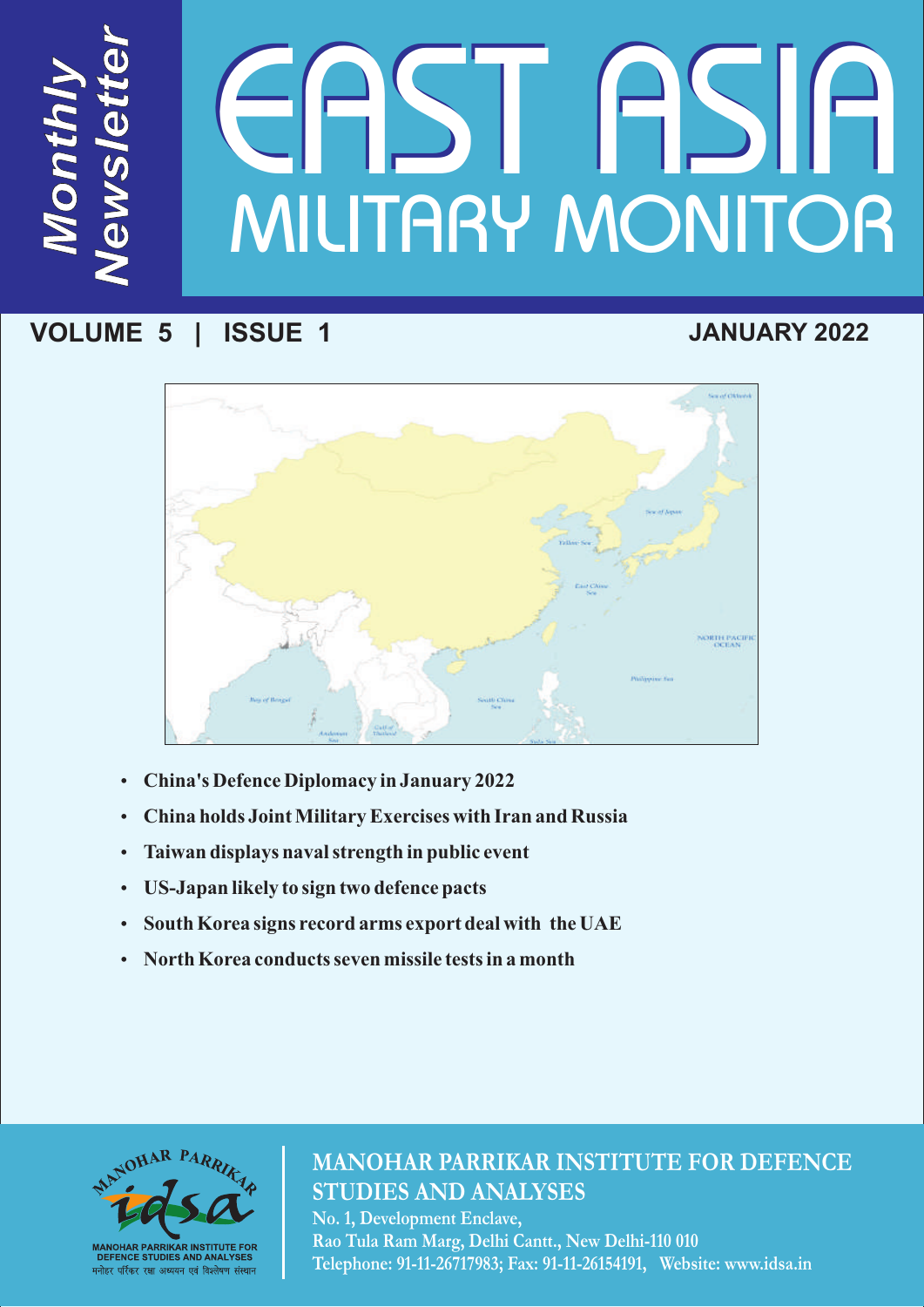## **CHINA**

### **China's Defence Diplomacy in January 2022**

With the onset of the New Year, the Chinese Defence Ministry launched multidirectional defence diplomacy involving some of the important allies of the United States (US). On 12 and 13 January China held consecutive virtual meetings with British and French militaries, on the [eighth](http://eng.mod.gov.cn/news/2022-01/12/content_4902851.htm) China-United Kingdom (UK) Defence Strategy Consultation and the  $16<sup>th</sup> China 16<sup>th</sup> China-$ France Defense Strategy Consultation respectively. In both these meetings, China conveyed to the other party its willingness to maintain high-level communication and strengthen strategic and pragmatic military cooperation. In response to the Chinese proposals, the British delegation [assured](http://eng.mod.gov.cn/news/2022-01/12/content_4902851.htm) continual maintenance of strategic consultations and exchanges on the multilateral security dialogue platforms and the French [expressed](http://english.chinamil.com.cn/view/2022-01/13/content_10123265.htm) hopes of resuming normal exchanges and cooperation once the COVID-19 pandemic ended.

Following the meeting with British and French military officials, China held [virtual](http://english.chinamil.com.cn/view/2022-01/19/content_10124662.htm)  [consultations](http://english.chinamil.com.cn/view/2022-01/19/content_10124662.htm) with New Zealand on 19 January and with Saudi Arabia on 26 January. The meeting with New Zealand was led by General Li Zuocheng, Chief of the Joint Staff Department under China's Central Military Commission (CMC). During the meeting, he [expressed hopes](http://english.chinamil.com.cn/view/2022-01/19/content_10124662.htm) about the two militaries advancing bilateral ties and contributing to regional peace and stability. Responding to General Li's comments, New Zealand's Secretary of Defence and Chief Executive of the Ministry of Defence, Andrew Brigdman [stated](http://english.chinamil.com.cn/view/2022-01/19/content_10124662.htm) that Wellington is prepared to maintain dialogue and communication and enhance bilateral coordination in international and regional affairs.

Subsequently, in the [meeting](http://english.chinamil.com.cn/view/2022-01/26/content_10126627.htm) with Saudi Arabia, Chinese Defence Minister General Wei Fenghe [appreciated](http://english.chinamil.com.cn/view/2022-01/26/content_10126627.htm) Riyadh's support on Xinjiang, Hong Kong and Taiwanrelated issues and suggested bilateral coordination in opposing hegemonic and bullying acts and jointly protecting international fairness and justice. The Saudi Deputy Defence Minister Khalid bin Salman who was representing the Saudi Government [acknowledged](http://english.chinamil.com.cn/view/2022-01/26/content_10126627.htm) the existing robust strategic partnership between Saudi Arabia and China and suggested that the two militaries should further enhance practical cooperation and bilateral ties.

## **China holds Joint Military Exercises with Iran and Russia**

The Chinese, Iranian and Russian navies organized a [three-day](http://english.chinamil.com.cn/view/2022-01/20/content_10125041.htm) joint maritime exercise in the Gulf of Oman from 18 to 20 January. This was the second naval exercise that was jointly conducted by the three countries. Reportedly, China sent its guided-missile destroyer *Urumqi,* the comprehensive supply ship *Taihu*, shipborne helicopters and 40 members of the Marine Corps of the People's Liberation Army Navy (PLAN) to participate in the exercise. According to Chinese military sources, the [objective](http://english.chinamil.com.cn/view/2022-01/20/content_10125041.htm) of the exercise was to deepen practical cooperation between the navies of the three countries along with safeguarding maritime security and building a maritime community with a shared future.

In a separate development, Chinese and the Russian naval forces held a joint maritime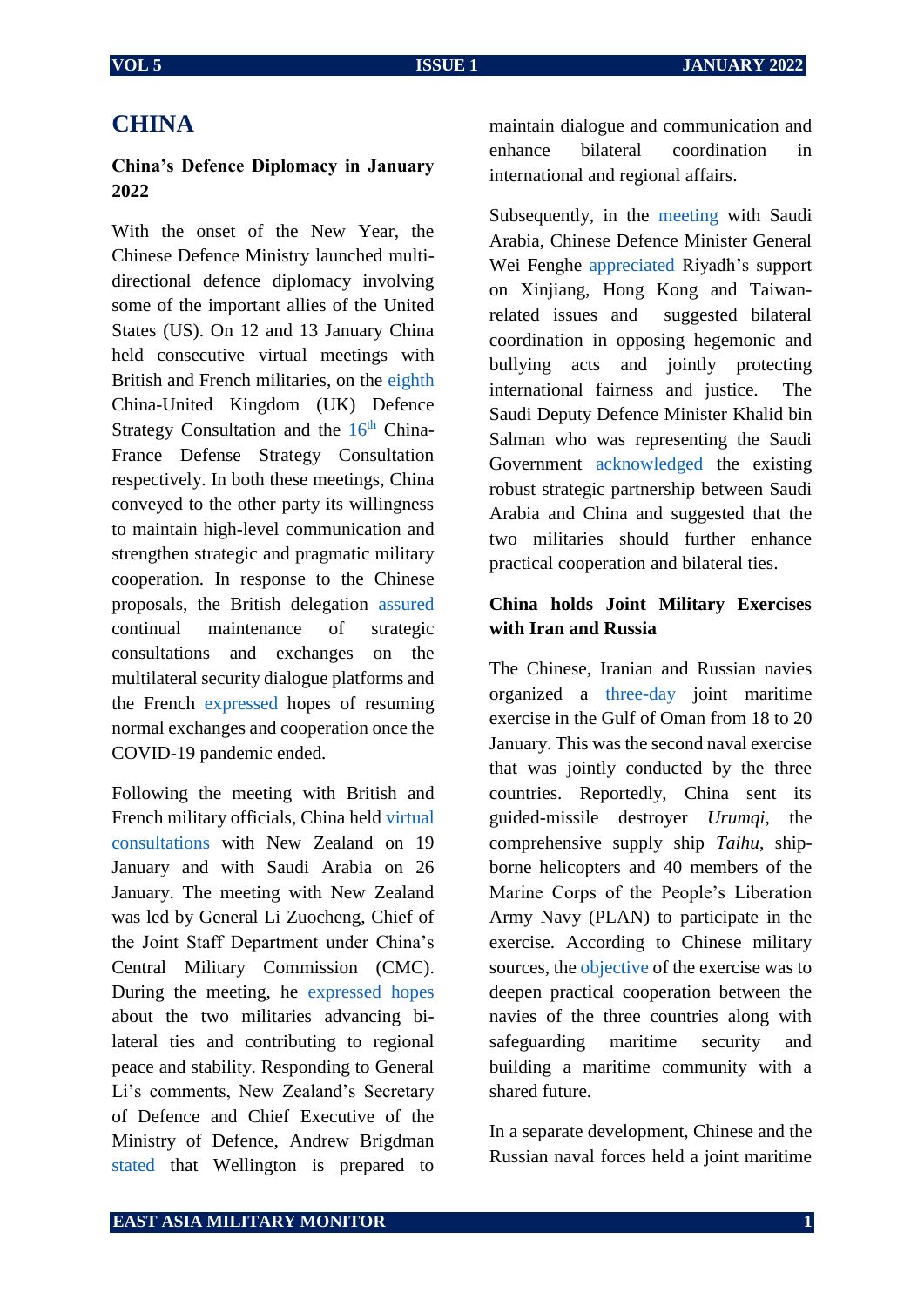[anti-piracy exercise](https://d.docs.live.net/d02ad37ffb30f161/Documents/MP-IDSA%20work/East%20Asia%20Military%20Monitor/drills%20of%20joint%20maneuvering,%20rescuing%20hijacked%20ships,%20and%20airlift%20evacuation%20of%20the%20wounded) in the northern waters of the Arabian Sea on 24 January. The navies from the two countries participated with their marines and a total of five naval vessels and ship-borne helicopters and [conducted](file:///C:/Users/Mayur/AppData/Roaming/Microsoft/Word/drills%20of%20joint%20maneuvering,%20rescuing%20hijacked%20ships,%20and%20airlift%20evacuation%20of%20the%20wounded) drills of joint manoeuvring, rescuing hijacked ships and airlift evacuation. Following the maritime exercise, the Chinese Defence Ministry hailed the joint endeavour as a major advancement towards [strengthening](http://eng.mod.gov.cn/news/2022-01/25/content_4903554.htm#:~:text=Ministry%20of%20National%20Defense,-Home&text=On%20January%2024%2C%202022%2C%20the,participated%20in%20the%20joint%20exercise.) the China-Russia comprehensive strategic partnership.

# **TAIWAN**

## **Taiwan displays naval strength in public event**

Amidst increasing Chinese incursions, the Taiwan Navy on 7 January organised a [public event](https://www.taipeitimes.com/News/taiwan/archives/2022/01/08/2003770971) to display the tactical capabilities of its indigenously- built corvettes and mine-laying ships. The two *Tuo Chiang*-class stealth multi-mission corvettes involved in the drill, [conducted](https://www.taipeitimes.com/News/taiwan/archives/2022/01/08/2003770971) tracking and firing simulations using Sea Sword II air-defence missiles, 76 mm naval guns, close-in weapon systems and jamming shells. They also demonstrated impressive manoeuvrability by travelling at a speed of 35 knots in rough waters. Although the mine-laying ships could not participate in the drill due to bad weather, the vessel's mine-laying system was shown publicly for the first time.

It is noteworthy, that apart from exhibiting its [military preparedness,](https://www.rfa.org/english/news/china/taiwan-drills-01102022142322.html#:~:text=Over%20the%20weekend%2C%20the%20Taiwanese,the%20ministry) Taipei is also making concerted efforts to further enhance its maritime defence capabilities. On 11 January, it [approved](https://www.aljazeera.com/news/2022/1/11/taiwan-passes-extra-defence-budget-as-china-threat-grows) an additional defence

budget of USD 8.6 billion that included resources for a coastal anti-ship missile system and installation of combat systems on Coast Guard ships.

# **JAPAN**

#### **US-Japan likely to sign two defence pacts**

On 6 January, Foreign Minister Hayashi Yoshimasa and Defense Minister Kishi Nobuo [met](https://apnews.com/article/coronavirus-pandemic-health-japan-united-states-north-korea-5a4232f54b5a3b796225da9efeb2d83e) the US Secretary of State Antony Blinken and Defense Secretary Lloyd Austin, through a video link, for the 2022 [U.S.-Japan Security Consultative](https://www.defense.gov/News/News-Stories/Article/Article/2889505/austin-looking-forward-to-discussions-with-japanese-counterpart/#:~:text=Blinken%20and%20Secretary%20of%20Defense,2%2B2%22)%20Meeting.)  [Committee](https://www.defense.gov/News/News-Stories/Article/Article/2889505/austin-looking-forward-to-discussions-with-japanese-counterpart/#:~:text=Blinken%20and%20Secretary%20of%20Defense,2%2B2%22)%20Meeting.) ("2+2") Meeting. At the meeting, Defense Secretary Lloyd Austin underscored the US' and Japan's concerns over China's and North Korea's [coercive](https://apnews.com/article/coronavirus-pandemic-health-japan-united-states-north-korea-5a4232f54b5a3b796225da9efeb2d83e)  [military tactics](https://apnews.com/article/coronavirus-pandemic-health-japan-united-states-north-korea-5a4232f54b5a3b796225da9efeb2d83e) in the Indo-Pacific. He remarked that the meeting was being held in the backdrop of increasing tensions and challenges posed to the security and stability of the Indo-Pacific region by China's and North Korea's aggressive and coercive behaviour. Thereafter, the two sides agreed to soon sign [two new](https://apnews.com/article/coronavirus-pandemic-health-japan-united-states-north-korea-5a4232f54b5a3b796225da9efeb2d83e)  [agreements](https://apnews.com/article/coronavirus-pandemic-health-japan-united-states-north-korea-5a4232f54b5a3b796225da9efeb2d83e) -- first a five-year agreement on sharing the cost of maintaining US military bases in Japan and second a deal to facilitate close collaboration in research and development of defence-related technologies, including ways to counter threats from hypersonic weapons. It is noteworthy that later that month, on 21 January, Japan's Prime Minister Fumio Kishida [virtually met](https://www.japantimes.co.jp/news/2022/01/22/national/politics-diplomacy/fumio-kishida-joe-biden-online-meeting/) the US President Joe Biden, and they reiterated their intent to "push-back" China's assertive actions in the region, North Korea's nuclear weapons programme and Russia's military build-up near Ukraine.